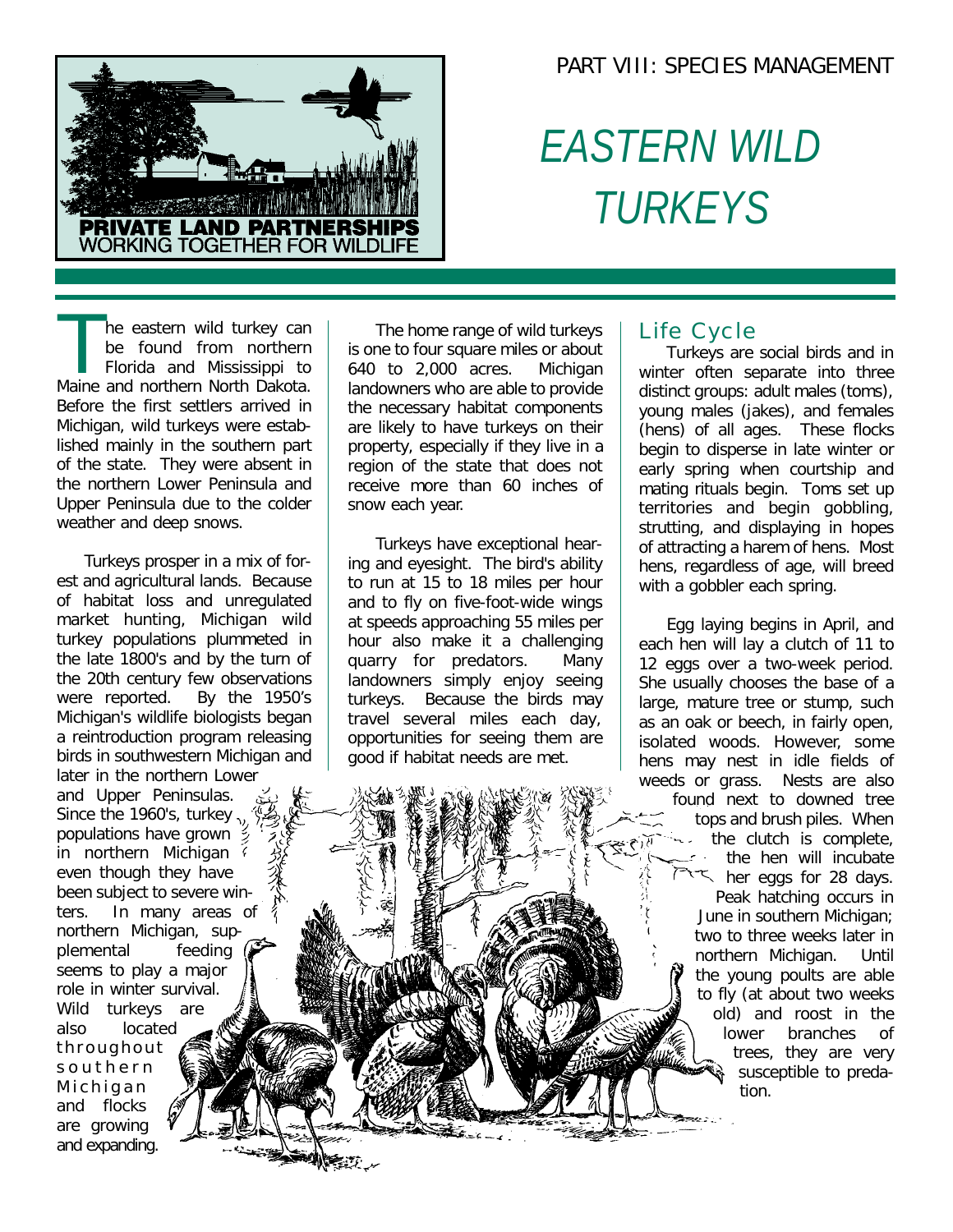Nest predators such as crows, raccoons, skunks, opossums, domestic pets, and human disturbances are the biggest threat to successful hatching. Adult wild turkeys have few, if any, natural enemies. Although coyotes will sometimes kill an adult bird, turkey densities are seldom significantly affected, even in areas where coyotes are plentiful.

### Food and Water

The diet of an adult wild turkey includes about 90 percent plant matter and 10 percent animal matter. Hens consume about 1/3 pound of food daily; adult gobblers may eat 1/2 to 1 pound of food each day. Turkey foods fall into four main categories: mast (nuts and fruits), seeds, greens, and insects. In winter they prefer hard and soft mast including acorns, beechnuts, crabapples, and hawthorns. They will also eat waste grains in harvested fields of corn, buckwheat, soybeans, oats, and grain sorghum.

Turkeys foraging in agricultural areas in the fall and spring eat mostly waste grains, wild plants, insects, and young grasses. Corn, buckwheat, and wheat are outstanding sources of fall, winter, and spring foods. More information on





planting these crops are available in the **Cropland Management** section.

As spring changes into summer, hens typically lead their young to open areas with succulent ground vegetation including grasses, sedges, and a variety of forbs and legumes, especially clover. These fields of grass and legumes contain protein-rich insects, which make up 75 percent or more of the poults' diet until four or five months old. Insects include grasshoppers, ground beetles, flies, caterpillars, ants, and crickets. As the poults grow, the seeds of ragweeds, sunflowers, and grasses are favored along with the fruits of dogwood, wild grape, cherry, sumac, and blackberries. Wildlife managers generally agree that artificial feeding of wild turkeys can overly concentrate the birds in a small area, making them more susceptible to poaching and the spread of disease.

Water is another important necessity. Turkeys need water almost daily, and hens rarely nest farther than a quarter-mile from a reliable water source such as a creek, spring, seep, or farm pond.

### Cover

Prime cover includes a mixture of open areas within a mature (or nearly mature) forest containing a variety of tree species including white and red oaks, hickories, ash, beech, and white and jack pine. Turkeys use these mature trees as roosting sites but seldom roost in the same place on successive nights. Therefore, several suitable roosting locations scattered throughout their range are needed. Understory trees, and trees/shrubs at woodland edges or in openings also provide cover. Such trees and shrubs include ironwood, musclewood, hazelnut, beech, wild plum, serviceberry, mountain ash, wild black cherry, dogwood, crabapple, black

Although turkeys can survive in areas that are only 10 percent forested, their survival improves when mature woods comprise 30 to 50 percent of the available habitat. Turkeys like open, mature woods but will also use timber stands that have grown beyond the small-pole (2-inch to 9-inch diameter) stage, if the understory is not too dense. Turkeys prefer varied habitats and also make use of brushlands and openings as well as pastures and row-cropped and idle farm fields. Travel corridors for turkeys include forested streams and river floodplains, which connect adjacent woody cover.

locust, hawthorn, and pin and

chokecherries.

On cold, winter nights turkeys often seek two to five acre stands of dense mature conifers, which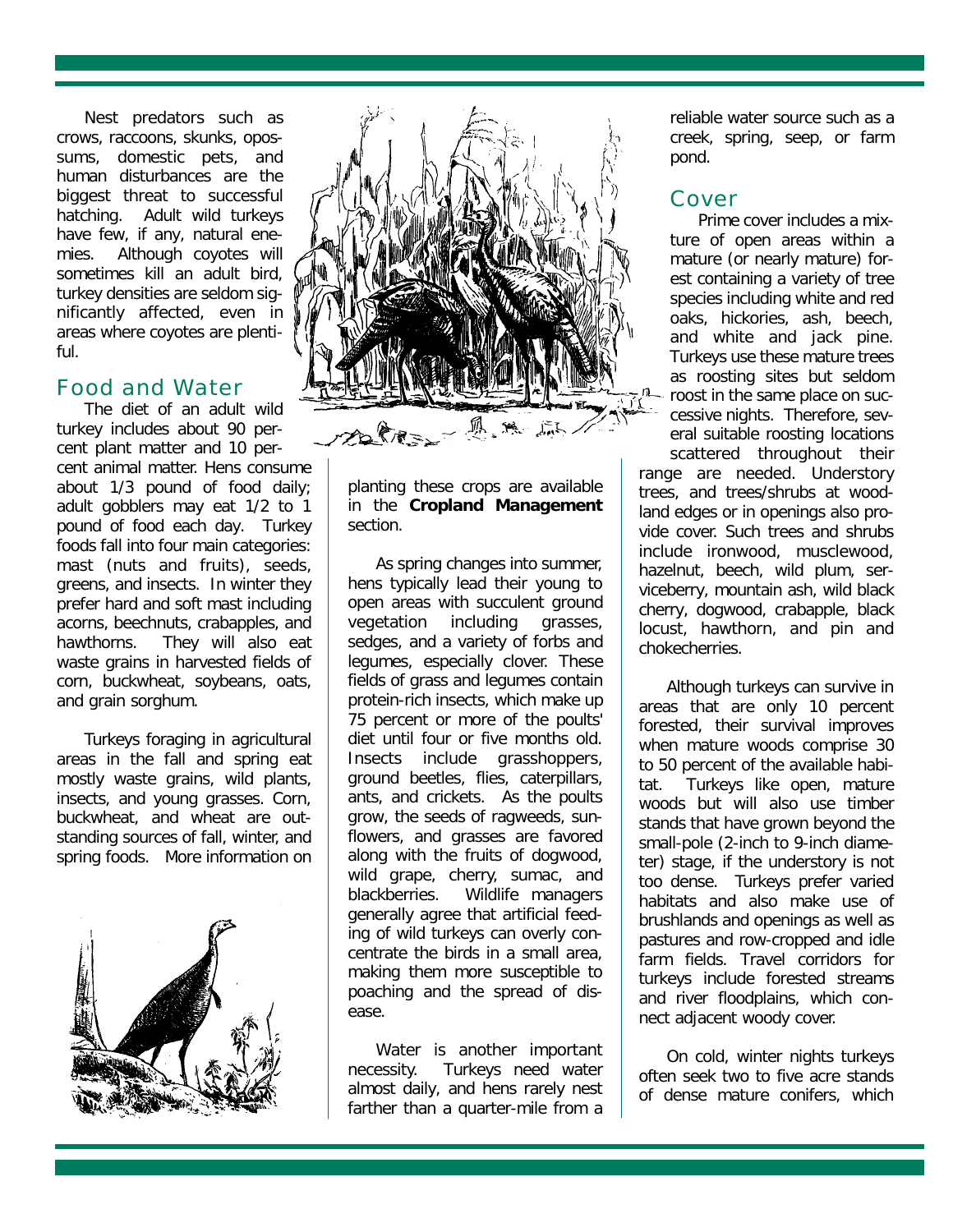*WILD TURKE* 

will provide thermal protection as well as roosting sites. Mature woods that contain nut-producing trees (oaks, beeches, hickories) are especially important in winter because they yield carbohydraterich food.

Grass and clover meadows produce high quantities of insects and can provide outstanding brood rearing habitat. Mixes of grasses, clover or alfalfa can be used. Refer to the **Grassland Management** section for more information on grass varieties, seeding rates, and methods.

#### Habitat Considerations

In Michigan, the ideal habitat mix is 20 to 30 percent bottomland hardwoods, 10 to 30 percent mature oaks, 5 to 10 percent conifers, 10 to 15 percent shrubs, 20 to 30 percent croplands and 15 to 25 percent grasslands, clover pastures or idled fields. In goodquality habitat, the area will safely support one bird per 30 acres or one flock for every 640 to 800 acres. But unless you own a lot of land--1,000 acres or more--it is unlikely that turkeys will remain on your property year-round because they need a large amount of living space. Even so, there are many things you can do to attract wild turkeys to your property at various

times of the year. General management options. include:

> (1) managing woodlots of any size to maximize favored wild foods and cover (2) creating or maintaining openings

(3) providing year round food needs.

The following are specific management considerations for eastern wild turkeys:

•In areas where good thermal cover is limited, and where pines can naturally occur, plant a four to eight acre stand of pines. With proper management in 20 to 40 years this will provide necessary cover.

•Rivers or creek bottoms, swamps and lowland hardwoods should be protected and maintained because of their importance as a corridor to turkey and many other wildlife species. Corridors should be at least 100 feet wide.

•Mature hardwood stands should contain some younger trees that will eventually replace those that are harvested for timber or die of natural causes.

•Manage mixed stands of deciduous (leaf-bearing) trees to maintain and encourage those trees that produce nuts, fruits, or seeds. Encourage these kinds of trees by cutting species



#### **Nuts and berries are essential components of the turkey's diet.**

that provide little benefit to turkeys. Proper thinning of trees, therefore, may be necessary. Consult with a professional forester for details and also refer to the **Forest Management** section.

#### *Managing Openings*

Openings can vary in size from a half-acre or less to more than 10 acres. Actual size is less important than where the opening is located and what is planted there. Openings should be large enough to admit sunlight to create forage growth. For example, linear openings such as power line rights-ofway, should be at least 60 feet wide. The optimum shape of an opening is long and rectangular with an irregular boundary that follows the land contours, provided you do not create erosion problems. If possible, maintain or enhance existing openings before creating new ones. Too many openings within a small area will fragment your forest and detrimentally impact a variety of wildlife species. Within a 100 acre forest, maintain three to five acres of openings. Several small openings are usually better than a single large one. However, if your area is severely fragmented, do not create more openings.